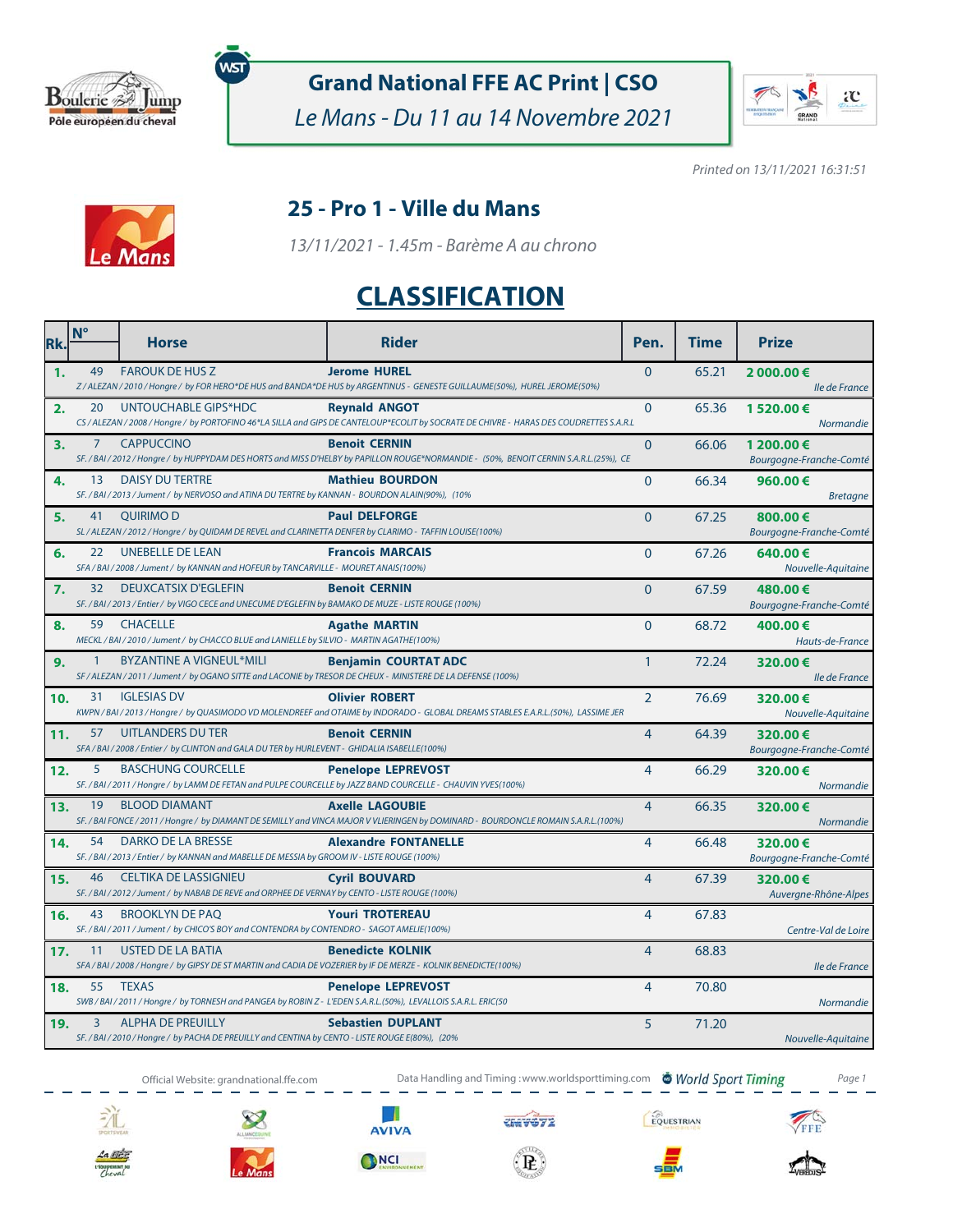

**Grand National FFE AC Print | CSO**

Le Mans - Du 11 au 14 Novembre 2021



Printed on 13/11/2021 16:31:51



### **25 - Pro 1 - Ville du Mans**

13/11/2021 - 1.45m - Barème A au chrono

# **CLASSIFICATION**

| Rk. | $N^{\circ}$ | <b>Horse</b>                                                                                                                           | <b>Rider</b>                                                                                                                                                          | Pen. | <b>Time</b> | <b>Prize</b>            |
|-----|-------------|----------------------------------------------------------------------------------------------------------------------------------------|-----------------------------------------------------------------------------------------------------------------------------------------------------------------------|------|-------------|-------------------------|
| 20. | 10          | <b>CROCUS PLATIERE</b>                                                                                                                 | <b>Simon LE VOT</b><br>SF. / BAI / 2012 / Entier / by NIAGARA D'ELLE and KOPALINE PLATIERE by PAPILLON ROUGE*NORMANDIE - LISTE ROUGE (100%)                           | 5    | 71.94       | <b>Bretagne</b>         |
| 21. | 26          | <b>IBIS TN</b>                                                                                                                         | <b>Agathe MARTIN</b><br>KWPN / BAI / 2013 / Hongre / by ELDORADO VAN DE ZESHOEK and VICTORIA by FUEGO DU PRELET - MARTIN CHRISTOPHE(50%), MARTIN THIEBEAU A           | 5    | 73.16       | Hauts-de-France         |
| 22. | 18          | <b>DOLLAR DES G</b>                                                                                                                    | <b>Youri TROTEREAU</b><br>SF. / BAI / 2013 / Entier / by VON CHACCO IXE and ULTIMATE D'AUNIS by EUROCOMMERCE BERLIN - GAILLARD REGIS(100%)                            | 5    | 73.63       | Centre-Val de Loire     |
| 23. | 45          | <b>CORAIL MAIL</b>                                                                                                                     | <b>Reynald ANGOT</b><br>SF. / BAI / 2012 / Entier / by UTRILLO VD HEFFINCK and MEDITERRANEE MAIL by FERGAR MAIL - VILAULT JEAN-PIERRE(50%), ANNEBICQUE VINCENT(50     | 8    | 64.99       | <b>Normandie</b>        |
| 24. | 56          | <b>VELVOTE DES AUBIERS</b><br>SF. / BAI FONCE / 2009 / Jument / by JAGUAR MAIL and CRISTALLE II by DUC DE FERCE - FAILLE DANIEL(100%)  | <b>Olivier ROBERT</b>                                                                                                                                                 | 8    | 66.95       | Nouvelle-Aquitaine      |
| 25. | 4           | <b>CAPTAIN COLOMBO 2</b><br>BYWBL / BAI FONCE / 2012 / Hongre / by CLOONEY and WINDSPIEL by DROSSAN - SOCRATES S.A.R.L.(100%)          | <b>Alexandre FONTANELLE</b>                                                                                                                                           | 8    | 67.99       | Bourgogne-Franche-Comté |
| 26. | 40          | <b>CRAMBERRIES</b>                                                                                                                     | <b>Alexia DEVEAUTOUR</b><br>SF. / ALEZAN / 2012 / Jument / by LE TOT DE SEMILLY and MEMOIRE DE NORMANDIE by VERDI - HATCHOUEL GAUCHER ELISABETH(100%)                 | 8    | 68.08       | lle de France           |
| 27. | 25          | <b>DU VALON</b><br>SF. / ALEZAN / 2013 / Entier / by KANNAN and NOUVELLE DU VALON by QUIDAM DE REVEL - HERPIN JEAN-PIERRE(100%)        | <b>Margaux ROCUET</b>                                                                                                                                                 | 8    | 69.46       | <b>Bretagne</b>         |
| 28. | 30          | <b>DJAGGER SEMILLY</b><br>SF. / BAI / 2013 / Entier / by DIAMANT DE SEMILLY and LA MARE by APACHE D'ADRIERS - LEVALLOIS RICHARD(100%)  | <b>Penelope LEPREVOST</b>                                                                                                                                             | 8    | 70.29       | Normandie               |
| 29. | 61          | <b>CRONOS D'ELLE</b><br>SF. / BAI FONCE / 2012 / Entier / by CONRAD and STARLETTE D'ELLE by DOLLAR DU MURIER - GENESTE GUILLAUME(100%) | <b>Dylan RINGOT</b>                                                                                                                                                   | 8    | 70.46       | Hauts-de-France         |
| 30. | 27          | <b>BLACK SWAN SPECIAL</b>                                                                                                              | <b>Audrey COUDRIN</b><br>SF. / BAI / 2011 / Jument / by DIAMANT DE SEMILLY and SOMETHING SPECIAL 005 by SILVIO - AC JUMPING COMPETITION (100%)                        | 9    | 72.74       | Ile de France           |
| 31. | 38          | <b>DYNASTIE LILI</b>                                                                                                                   | <b>Mathieu BOURDON</b><br>SF. / NOIR PANGARE / 2013 / Jument / by VOLTAIRE and GALOUBIA DU METZ by GALOUBET A - MARTIN-LALANDE MURIEL(100%)                           | 9    | 73.29       | <b>Bretagne</b>         |
| 32. | 47          | <b>DOLMEN DU TERTRE</b>                                                                                                                | <b>Antoine LE MONZE</b><br>SF. / ALEZAN / 2013 / Hongre / by UNTOUCHABLE and GARDENE DU PLESSIS by SOIR D'AVRIL V*HN - FLOCH NANCY(100%)                              | 9    | 73.71       | <b>Bretagne</b>         |
| 33. | 6           | <b>IBRAHIM</b>                                                                                                                         | <b>Olivier ROBERT</b><br>KWPN / BAI / 2013 / Hongre / by ELDORADO VAN DE ZESHOEK and CIRETTO by QUIDAM DE REVEL - MATISSE VEREL ANNE-MAXENCE(50%), LISTE ROU          | 9    | 75.00       | Nouvelle-Aquitaine      |
| 34. | 17          | <b>OLLIVER SW</b><br>BWP / BAI / 2014 / Hongre / by NABAB DE REVE and VEMMEKE PLATIERE by EROS PLATIERE - NEFNOUFI ABDELHADI(100%)     | <b>Xavier HAZEBROUCO</b>                                                                                                                                              | 10   | 75.01       | Hauts-de-France         |
| 35. | 8           | <b>DESDEMONE DE JARSAY</b>                                                                                                             | <b>Lou MORALI</b><br>SF. / ALEZAN / 2013 / Jument / by NEWTON DE KREISKER and JESABELLE D'ELLE by RYON D'ANZEX - LE BELAMOINE E.A.R.L.(100%)                          | 10   | 77.12       | Nouvelle-Aquitaine      |
| 36. | 44          | <b>VAILLANT DE TIVOLI</b>                                                                                                              | <b>Axelle LAGOUBIE</b><br>SF. / BAI / 2009 / Hongre / by TOULON and QUASSIOPEE DE TIVOLI by HELIOS DE LA COUR II - ADDED JEAN-CHRISTOPHE(100%)                        | 10   | 77.50       | <b>Normandie</b>        |
| 37. | 24          | KAT FOIS DEUX HUIT Z<br>Z/BAI/2011/Jument/ by KANNAN and PAGENA by PAGENO - LECLERCQ ALAIN(50%), LISTE ROUGE.(50%)                     | <b>Sara BRIONNE</b>                                                                                                                                                   | 10   | 78.01       | <b>Occitanie</b>        |
| 38. | 36          | <b>ODIN VAN 'T HANEGOOR</b>                                                                                                            | <b>Abigaele CHRISTIAENS</b><br>BWP / BAI / 2014 / Hongre / by KIEKEBOE and JINDRA VAN'T HANEGOOR by THUNDER VAN DE ZUUTHOEVE - LES ECURIES DE L'HACIENDA S.A.S.(100%) | 11   | 80.74       | Nouvelle-Aquitaine      |















**SBM**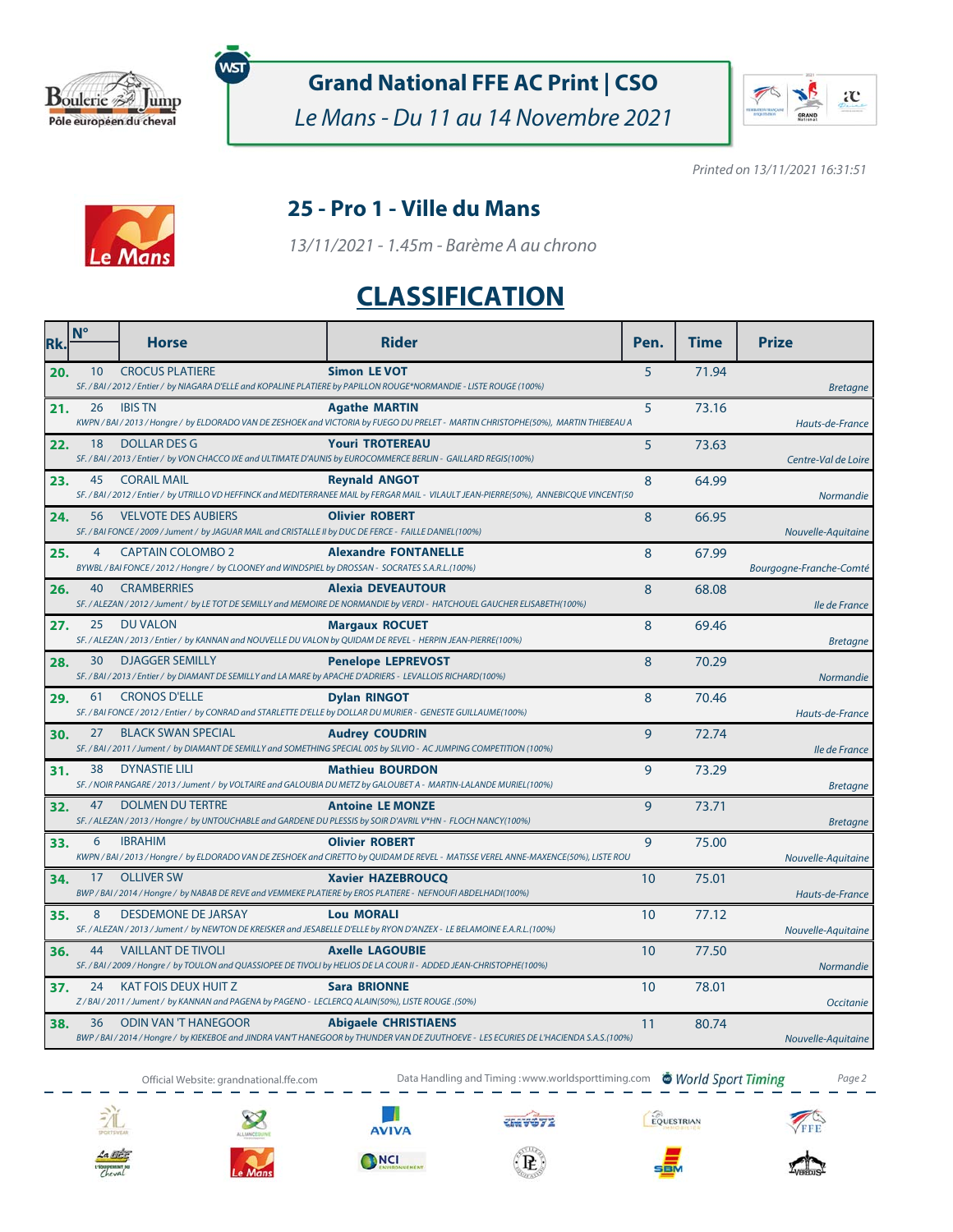

**Grand National FFE AC Print | CSO**

Le Mans - Du 11 au 14 Novembre 2021



Printed on 13/11/2021 16:31:51



### **25 - Pro 1 - Ville du Mans**

13/11/2021 - 1.45m - Barème A au chrono

# **CLASSIFICATION**

| Rk. | $N^{\circ}$ | <b>Horse</b>                                                                                                                                | <b>Rider</b>                                                                                                                                                        | Pen. | <b>Time</b> | <b>Prize</b>            |
|-----|-------------|---------------------------------------------------------------------------------------------------------------------------------------------|---------------------------------------------------------------------------------------------------------------------------------------------------------------------|------|-------------|-------------------------|
| 39. | 37          | <b>BAGHEERA DE KAPA</b><br>SF./ALEZAN/2011/Jument/ by TINKA'S BOY and SONORA DE MAZURE by C INDOCTRO - RAPINAT ANNE(100%)                   | <b>Anne RAPINAT</b>                                                                                                                                                 | 12   | 67.25       | Centre-Val de Loire     |
| 40. | 39          | <b>MISTRAL D</b><br>BWP / BAI / 2012 / Entier / by CORNET'S PRINZ and ALFA D by CHOPIN DE LAUZELLE - GUIMBAL PATRICK(100%)                  | <b>Patrick GUIMBAL</b>                                                                                                                                              | 12   | 68.27       | Hauts-de-France         |
| 41. | 9           | <b>UNE ETOILE LANDAISE</b><br>SFB / BAI / 2008 / Jument / by BALOUGRAN and NARCOTIQUE LANDAISE by SOCRATE DE CHIVRE - L'EDEN S.A.R.L.(100%) | <b>Eden LEPREVOST BLINLEBRETON</b>                                                                                                                                  | 12   | 68.29       | <b>Normandie</b>        |
| 42. | 60          | <b>DIABLOTINE JUMP</b><br>SF. / ALEZAN BRULE / 2013 / Jument / by VIVALDI DU SEIGNEUR and GRANICIA by GRAND CRU - PIERRET CLAUDE(100%)      | <b>Loic GLOAGUEN</b>                                                                                                                                                | 12   | 69.74       | <b>Bretagne</b>         |
| 43. | 16          | <b>DIOR DU BANNEY</b><br>SF. / BAI / 2013 / Jument / by KANNAN and FLORE DU BANNEY by OLISCO - ELEVAGE DU BANNEY E.A.R.L.(100%)             | <b>Paul DELFORGE</b>                                                                                                                                                | 13   | 71.06       | Bourgogne-Franche-Comté |
| 44. | 23          | ARTICHAUT DE LOLIF                                                                                                                          | <b>Frederic COUENNE</b><br>SF. / BAI / 2010 / Hongre / by ROCK'N ROLL SEMILLY and MIRETTE DE LOLIF by VERDI - DOUARD MICHEL(50%), DOUARD PATRICIA(25%), DOUAR       | 13   | 71.07       | <b>Bretagne</b>         |
| 45. | 42          | CANIK VAN BOST Z<br>Z / ALEZAN / 2012 / Hongre / by CARRICO and IKANTOOK VAN BOST Z by INDORADO - HAZEBROUCQ XAVIER(100%)                   | <b>Xavier HAZEBROUCO</b>                                                                                                                                            | 13   | 71.35       | Hauts-de-France         |
| 46. | 29          | <b>HAMLET COOPER</b><br>KWPN / BAI / 2012 / Entier / by CASALL and ZOE SINA by HEARTBREAKER - LISTE ROUGE (100%)                            | <b>Alexandre FONTANELLE</b>                                                                                                                                         | 13   | 72.16       | Bourgogne-Franche-Comté |
| 47. | 33          | <b>VISTA DU CHALET</b>                                                                                                                      | <b>Pierre COITEUX FONTAINE</b><br>SF. / ALEZAN / 2009 / Jument / by OGANO SITTE and GYPSSIE DE SIVRY by NIDOR PLATIERE - COITEUX CHARLES(50%), COITEUX CORINNE(50%) | 13   | 72.44       | <b>Grand Est</b>        |
| 48. | 2           | <b>DARLING DE L'ANGEVINE</b>                                                                                                                | <b>Mathieu BILLOT</b><br>SF. / BAI / 2013 / Jument / by AIR JORDAN and OCEANE BASTERS by CLINTON - ECURIE BILLOT S.C.E.A.(50%), BATAILLER SERGE(50%                 | 13   | 73.17       | Normandie               |
| 49. | 28          | <b>CAP LIBELLULE</b>                                                                                                                        | <b>Alexandre CHANAL</b><br>SF. / GRIS / 2012 / Hongre / by CAP KENNEDY*BOIS MARGOT and VICTOIRE LIBELLULE by JARNAC - DE COSSE BRISSAC ALAIN(100%)                  | 13   | 88.21       | Pays de la Loire        |
| 50. | 12          | <b>CASTOR D'HEM*HORSYCOACH</b>                                                                                                              | <b>Cedric HUREL</b><br>SF. / ALEZAN / 2012 / Entier / by READY BOY DES FORETS*HN and UNIQUE DES FORETS by RICHEBOURG - BENGUERBA CHERIF(100%)                       | 14   | 75.05       | Ile de France           |
| 51. | 35          | <b>BEACH BOY SEMILLY</b>                                                                                                                    | <b>Regis BOUGUENNEC</b><br>SF. / BAI / 2011 / Entier / by DIAMANT DE SEMILLY and LA CORDA by LORD - MARC MARTIN VINCENT(50%), MARC MARTIN EMILIE(50%                | 16   | 70.28       | <b>Normandie</b>        |
| 52. | 15          | ARISTOTE DE JONKIERE                                                                                                                        | <b>Alexia DEVEAUTOUR</b><br>SF. / BAI / 2010 / Hongre / by QUIDAM DE REVEL and VENSA DE BOZOULS by GAVERLYS DU CERCLE - MARTICORENA NICOLAS(100%)                   | 16   | 70.91       | Ile de France           |
| 53. | 48          | DRAGON DU MEDOC<br>SF. / ALEZAN / 2013 / Entier / by ELAN DE LA COUR*HN and NIGHT MADNESS by KANNAN - MARTIN STEPHANIE(100%)                | <b>Axel NAROLLES</b>                                                                                                                                                | 17   | 74.63       | Nouvelle-Aquitaine      |
| 54. | 14          | <b>BAGATELLE DE GRANLIEU</b>                                                                                                                | <b>Patrick GUIMBAL</b><br>SF. / BAI FONCE / 2011 / Hongre / by DIAMANT DE SEMILLY and KATARINA DE GRANLIEU by QUICK STAR - GUIMBAL PATRICK(100%)                    | 17   | 87.55       | Hauts-de-France         |
| 55. | 50          | <b>DEJA VU DE HUS</b><br>SF./ALEZAN/2013/Hongre/ by ULIXE and U SPRIT by BALOUBET DU ROUET - ECURIE DE MONTCHEVREUIL S.C.P.(100%)           | <b>Aymeric DE PONNAT</b>                                                                                                                                            | 21   | 72.26       | <b>Normandie</b>        |
| 56. | 52          | <b>HAMAR</b><br>KWPN / ALEZAN / 2012 / Hongre / by CAREMBAR DE MUZE and CELRITE by OKLUND - LISTE ROUGE (100%)                              | <b>Thibault TARDIEUX</b>                                                                                                                                            | 21   | 73.86       | Nouvelle-Aquitaine      |
| 57. | 53          | <b>APREMIER</b><br>SF. / BAI / 2010 / Entier / by DIAMANT DE SEMILLY and GINA VAN ESSENE by NONSTOP - DELFERRIERE ISABELLE(100%)            | <b>Noemie GAL</b>                                                                                                                                                   | 29   | 90.05       | <b>Normandie</b>        |

Official Website: grandnational.ffe.com Data Handling and Timing :www.worldsporttiming.com World Sport Timing Page 3

 $\frac{1}{2}$ 









EQUESTRIAN



 $\langle {\bf R} \rangle$